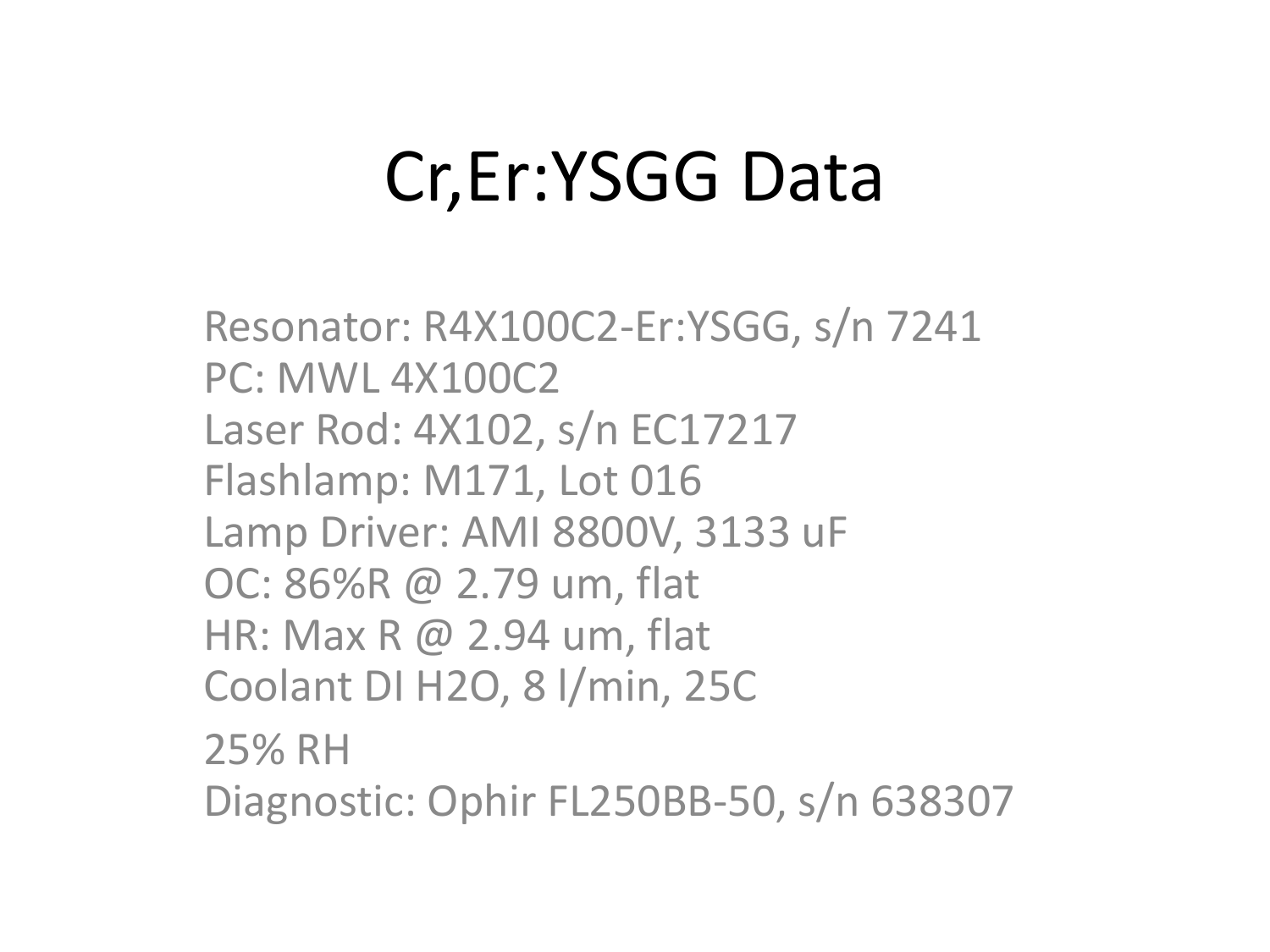### **Cr,Er:YSGG Pump Vs. Output**

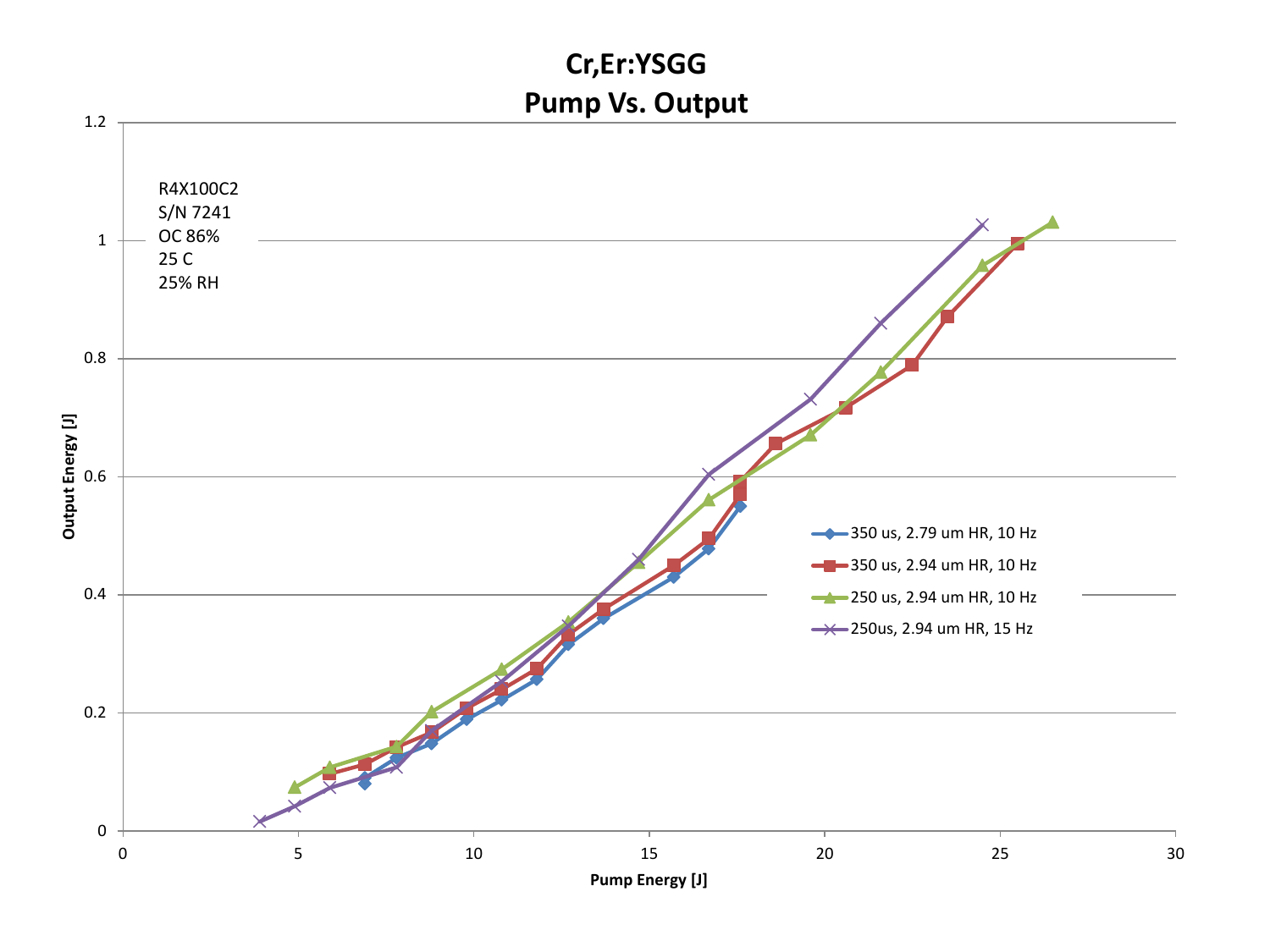#### **Cr,Er:YSGG RR Vs. Output**

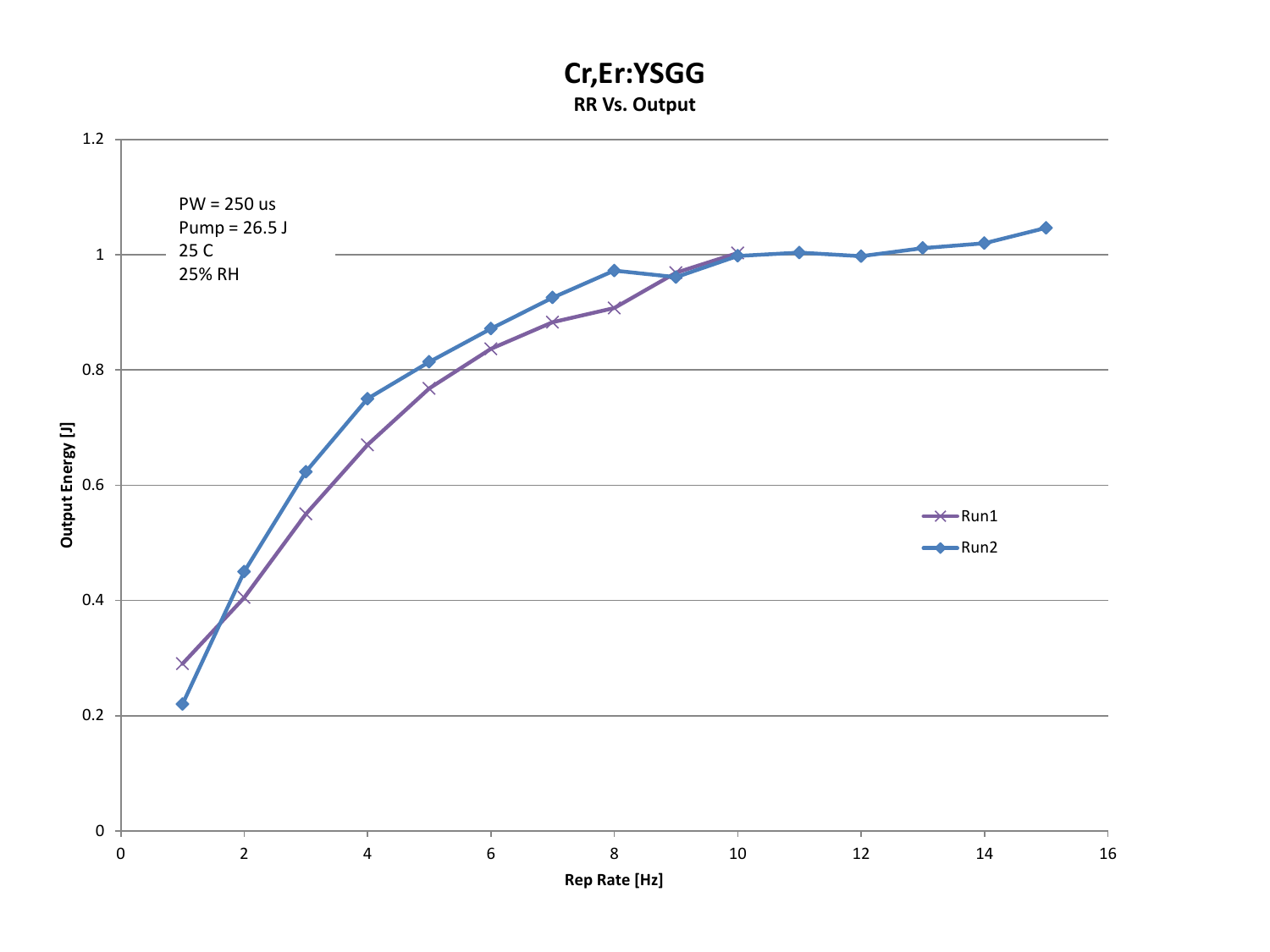## **Temp vs. Out**

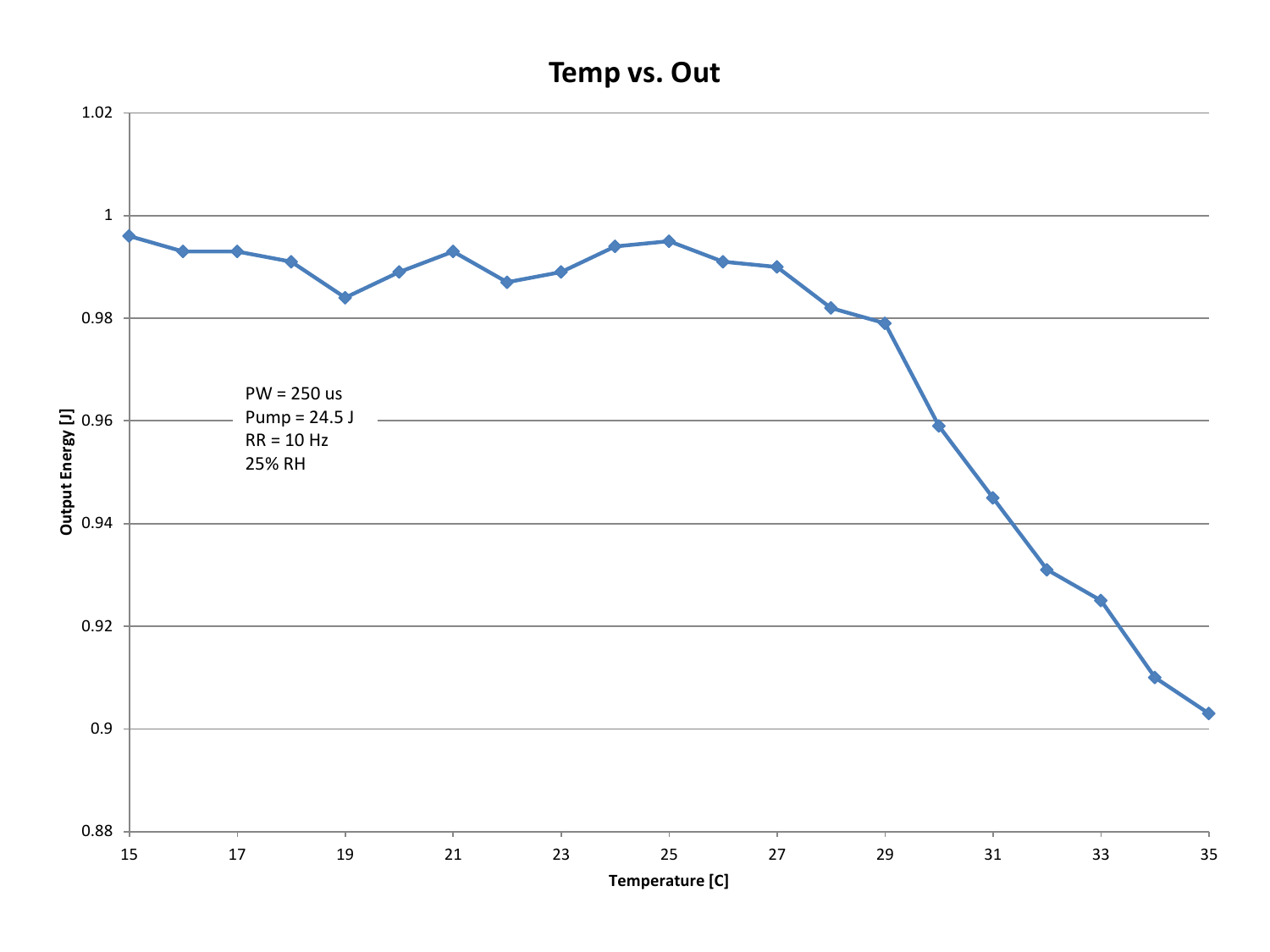## **Cr,Er:YSGG & Er:YAG Pump Vs. Output**

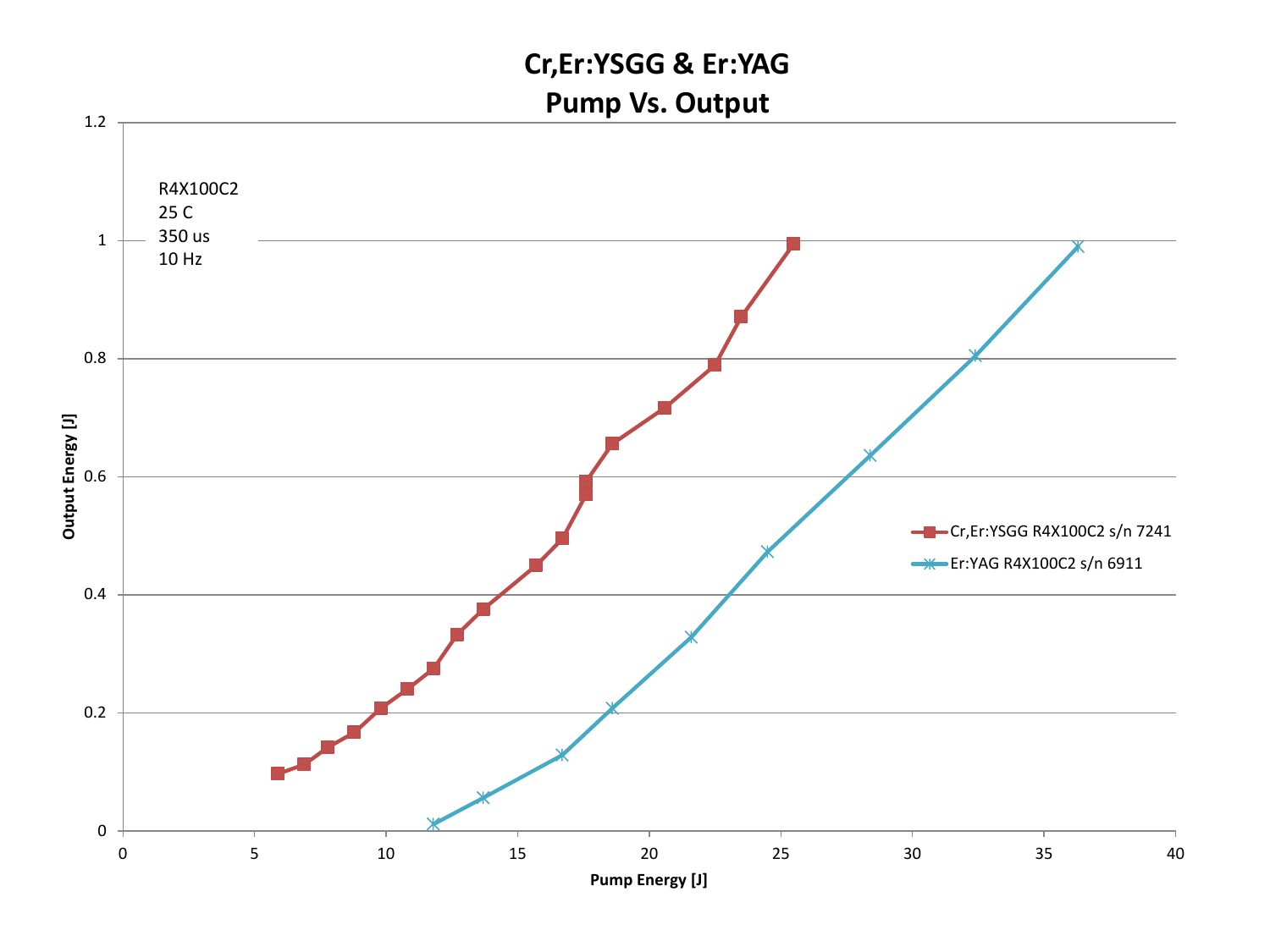#### **Cr, Er:YSGG 10 Hz Divergence**